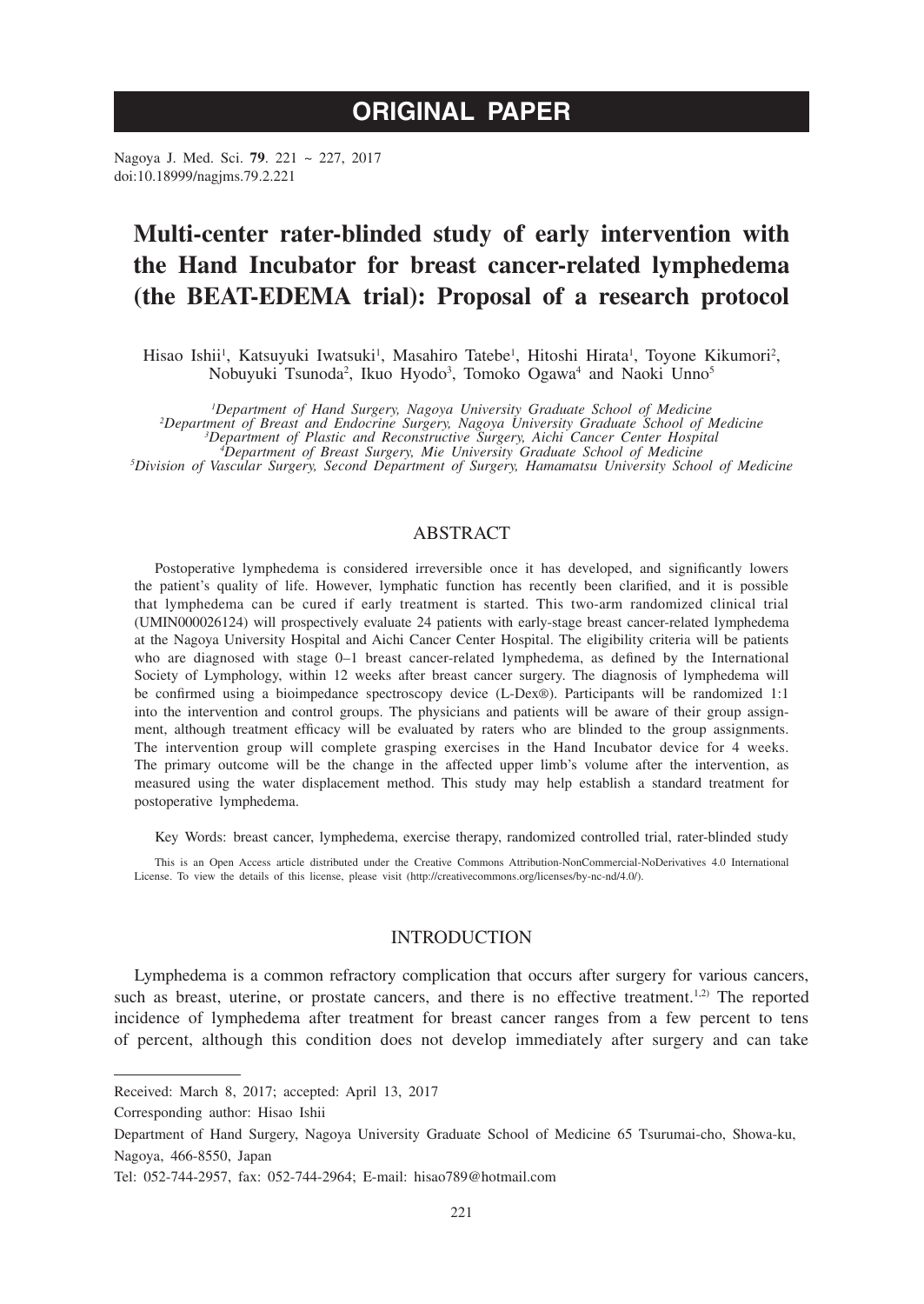months or years to emerge.<sup>2,3)</sup> During the  $20<sup>th</sup>$  century, knowledge of the lymphatic system was extremely scarce and there were no established diagnostic criteria for lymphedema. Thus, the diagnosis was mainly performed using visual inspection, and epidemiological evidence regarding lymphedema occurrence was largely unreliable. However, subsequent elucidation of the molecular mechanism for lymphangiogenesis and the development of diagnostic tools have led to rapid clarification of the pathology of lymphedema that is associated with cancer treatment.<sup>3,4)</sup> Although lymphatic vessels have a structure that is similar to that of blood vessels, only lymphatic vessels have an intrinsic pumping mechanism. Unno *et al.* and Modi *et al.* used indocyanine green (ICG) fluorescence lymphography and lymphatic congestion lymphoscintigraphy to confirm that the lymphatic pumping force was reduced in limbs with secondary lymphedema, and that this "lymphatic failure" could contribute to the pathogenesis of lymphedema.5,6) Bräutigam *et al.* also detected an accelerated rate of lymphatic transport (high lymph volume overload or dynamic insufficiency) in patients with edema, and used lymphoscintigraphy to analyze lymphatic abnormalities in the epifascial and subfascial compartments of patients with a variety of leg edema syndromes.<sup>7)</sup> Chakraborty *et al.* have reported that increases in diastolic lymphatic pressure result in increased contraction frequency and phasic contraction strength in the collecting lymphatic vessels, but beyond a certain point the contractile structures begins to fail and the contraction amplitude decreases.<sup>8)</sup>

The International Society of Lymphology (ISL) modified the clinical staging criteria for lymphedema in 2013 (Table 1) and added stage 0, which refers to a latent or subclinical condition where swelling is not yet evident despite underlying changes in the lymphatic system.<sup>9,10)</sup> The National Lymphedema Network (NLN) is a driving force behind the American movement to standardize treatment for lymphedema, and has also announced that detection of lymphedema at the earliest stage is a key step in preventing or slowing the progression of lymphedema to a chronic and harder-to-treat stage.11,12) Several other studies have collected cohorts of patients with breast cancer for lymphedema research at major American medical institutions.<sup>13,14,15)</sup> These patients underwent surgical treatment for breast cancer and are continuously monitored for lymphatic dysfunctions before and periodically after their surgery. Several randomized controlled trials have also attempted to verify the efficacies of treatments for lymphedema.

| Stage 0<br>(subclinical) | Swelling is not yet evident, despite the impaired lymphatic system.                |
|--------------------------|------------------------------------------------------------------------------------|
| Stage 1                  | Early fluid accumulation that subsides with limb elevation.                        |
| Stage 2                  | Swelling is constant and does not resolve using elevation, and pitting is evident. |
| Stage 3                  | Pitting may be absent, although trophic skin changes have developed.               |

**Table 1** The modified International Society of Lymphology (ISL) clinical staging of lymphedema (2013)

Subclinical lymphedema can currently be detected using various imaging modalities, such as lymphoscintigraphy, magnetic resonance imaging lymphography, ICG fluorescence lymphography, and bioelectrical impedance analysis (BIA). However, scintigraphy and magnetic resonance imaging are not suitable for regular monitoring because they require large facilities. BIA has been reported as an accurate quantitative method for monitoring the treatment of lymphedema.16) One bioimpedance spectroscopy device was developed in Australia (L-Dex®, ImpediMed), approved by the American Food and Drug Administration in 2009 as an early diagnostic tool for lymphedema, and has subsequently become widely used. Nevertheless, BIA cannot identify the cause of the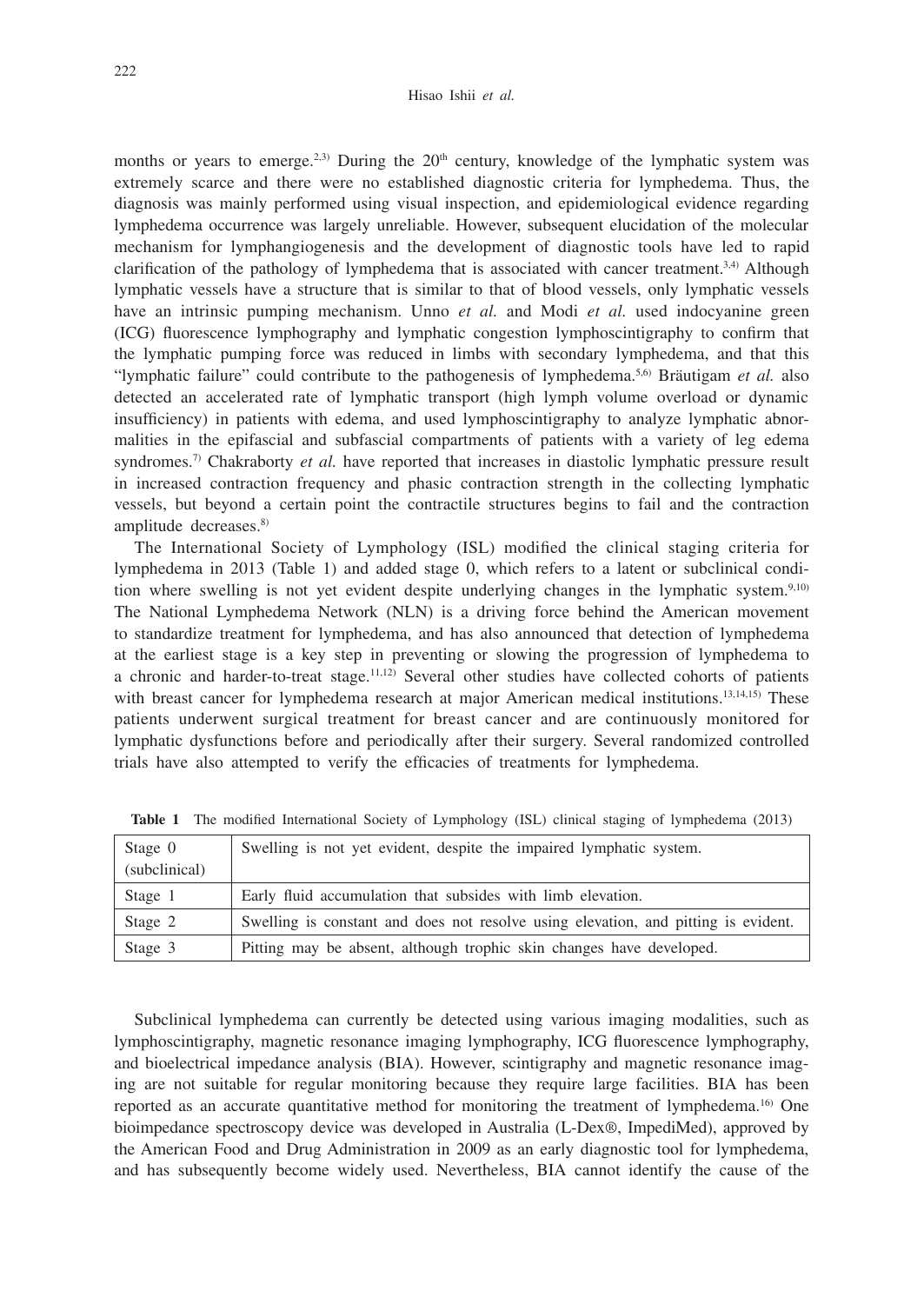edema or quantitatively evaluate lymphodynamics, because it is an indirect evaluation method that is based on measuring compositional changes in the interstitial fluid. Although ICG lymphography may be an extremely useful tool for diagnosing lymphedema, it has not been approved in any country because of a lack of validation testing.

Clinical research is gradually providing reliable information regarding the treatment of breast cancer-related lymphedema (BCRL). The conventional treatments for lymphedema include manual lymphatic drainage or compression therapy using various instruments, such as bandages, garments, and intermittent pneumatic compression devices, although a 2015 Cochrane review could not confirm the efficacies of these treatments.17) However, the National Institutes of Health emphasizes the importance of detecting subclinical lymphedema and early intervention, in order to reduce the affected limb's volume and prevent progression to a more advanced stage of BCRL.18) Exercise therapy may be effective for patients with BCRL, and attention has been focused on the use of various compression garments during exercise,19) although they cannot precisely control the compression pressure and there are several problems with their use. Therefore, as inappropriate lymphatic pressure increases can cause lymphatic failure, $s$  it is necessary to scientifically define and accurately apply "appropriate compression" for patients with BCRL.

This clinical trial is designed to evaluate the efficacy of the Hand Incubator (Nippon Sigmax) for treating early-stage BCRL. This device is designed to apply uniform pressure and the operator can freely adjust the pressure. Therefore, the trial will evaluate the device's safety and efficacy during an exercise program that is completed under appropriate pressure, which will be selected based on the individual patient's lymphatic function. Each patient's baseline lymphatic function will be quantitatively assessed using ICG lymphography.

# METHODS AND DESIGN

#### *Study design*

This multi-center rater-blinded study of early intervention with the Hand Incubator for BCRL (the BEAT-EDEMA trial) is registered in the UMIN Clinical Trials Registry (UMIN000026124). The study will use a two-arm randomized design and evaluate patients with stage 0–1 BCRL, based on the International Society of Lymphology criteria.<sup>9)</sup> The study will be performed at the Nagoya University Hospital and Aichi Cancer Center Hospital (Aichi, Japan).

Patients will be provisionally registered before they undergo surgery for breast cancer, and will be definitively registered when they are diagnosed with stage 0–1 BCRL within 12 weeks after surgery. The participants will be randomized 1:1 into the intervention and control groups. All participants will individually complete upper limb exercises for 24 weeks, and the intervention group will complete grasping exercises in the Hand Incubator for 4 weeks. Measurements will be performed at baseline (before the intervention) and at 2 weeks, 4 weeks, 12 weeks, and 24 weeks after starting the intervention (Table 2). The effectiveness evaluations will be performed by blinded raters.

#### *Ethical considerations*

This study will be performed in compliance with the Declaration of Helsinki, the Pharmaceuticals and Medical Devices Act (PDM Act), and its enforcement regulations. The study's protocol has been approved by the Institutional Review Board of the Nagoya University Hospital (#282001).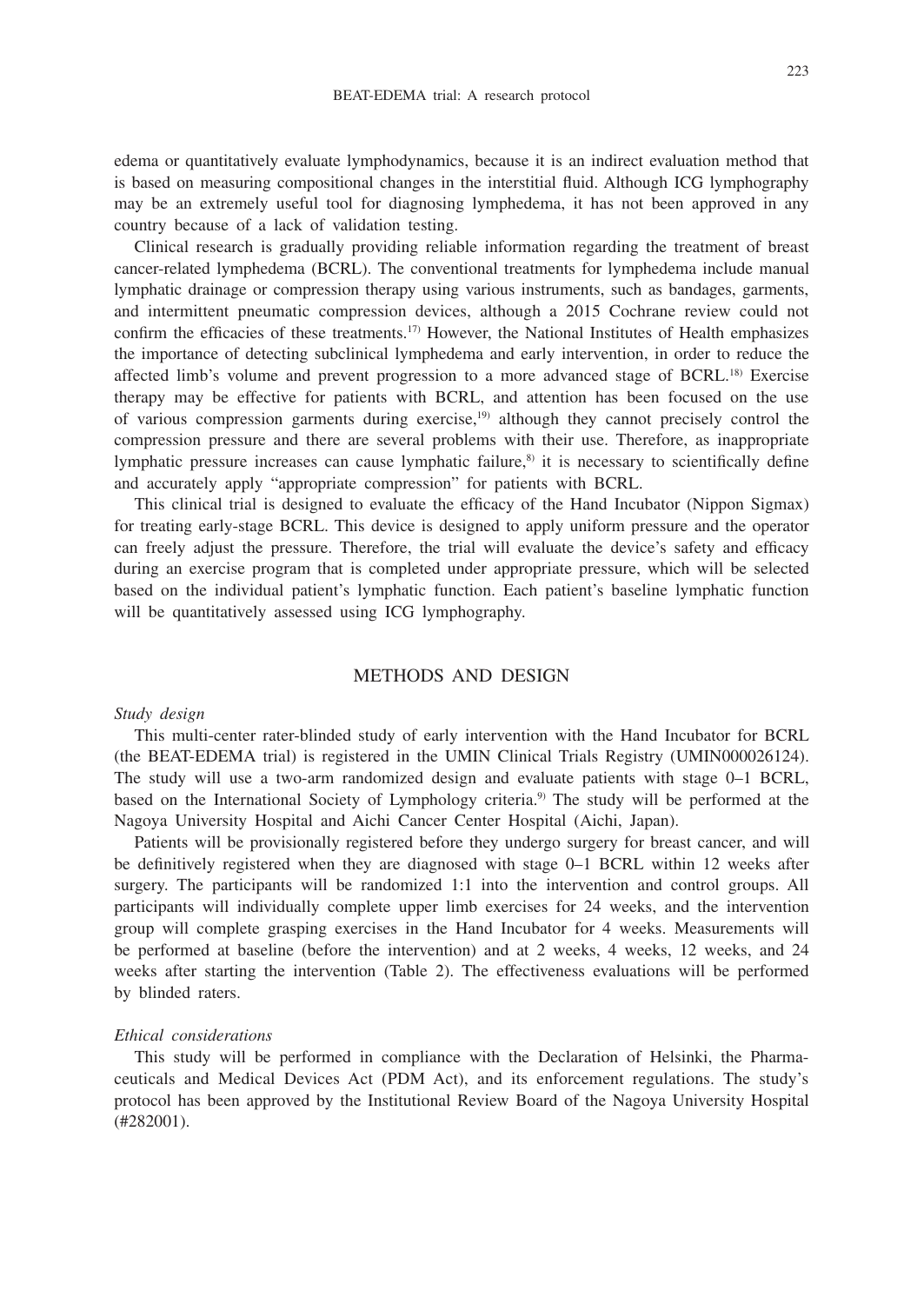#### Hisao Ishii *et al.*

|                                                             |                                     |          |              |             | Before<br>surgery |                | After surgery |        |  |              | Intervention start date            |       | After starting intervention |                         |  |  |
|-------------------------------------------------------------|-------------------------------------|----------|--------------|-------------|-------------------|----------------|---------------|--------|--|--------------|------------------------------------|-------|-----------------------------|-------------------------|--|--|
|                                                             |                                     |          | Screening    |             |                   | 4week          | 8week         | 12week |  | Befere       | After<br>intervention intervention | 2week |                             | 4week   12week   24week |  |  |
| Upper limb exercise<br>(intervention / control group)       |                                     |          |              |             |                   |                |               |        |  |              |                                    |       |                             |                         |  |  |
| Grasp exercise<br>in Hand Incubator<br>(intervention group) |                                     |          |              |             |                   |                |               |        |  | Definitive   |                                    |       |                             |                         |  |  |
| Vital signs, Body weight                                    |                                     | Informed |              | Provisional |                   |                |               |        |  |              |                                    |       |                             |                         |  |  |
| Blood test                                                  |                                     |          |              |             |                   | <b>Surgery</b> |               |        |  |              |                                    |       |                             |                         |  |  |
| Urinalysis                                                  |                                     |          |              |             |                   |                |               |        |  | registration |                                    |       |                             |                         |  |  |
| Urine pregnancy test                                        |                                     | consent  | registration |             |                   |                |               |        |  |              |                                    |       |                             |                         |  |  |
| Effectiveness                                               | Upper limb<br>volume<br>measurement |          |              |             |                   |                |               |        |  |              |                                    |       |                             |                         |  |  |
| evaluation                                                  | $L$ -Dex $^*$                       |          |              |             |                   |                |               |        |  |              |                                    |       |                             |                         |  |  |
|                                                             | $_{\rm ICG}$<br>lymphography        |          |              |             |                   |                |               |        |  |              |                                    |       |                             |                         |  |  |

**Table 2** Treatment, examination, and observation schedule

#### *Sample size calculation*

Based on previous studies, a 50-mL decrease in upper limb volume (standard deviation: 37 mL) will be assumed to indicate efficacy.<sup>18)</sup> Given a two-tailed significance level of 5% and a power of 80%, the required sample size is estimated to be 10 participants per group. To account for withdrawals, we will aim to definitively enroll 12 participants per group. In addition, based on an estimated incidence of 30% for lymphedema after breast cancer surgery, we aim to provisionally register 80 participants.

### *Potential participants*

We will consider all patients who are undergoing surgery for breast cancer including axillary lymph node dissection within 24 weeks at the Nagoya University Hospital or Aichi Cancer Center Hospital.

#### *Provisional registration*

The eligibility criteria for provisional registration are patients undergoing surgery for breast cancer including axillary lymph node dissection within 24 weeks, age of >20 years, and Eastern Cooperative Oncology Group Performance Status (ECOG PS) of 0–1 (no limitations or light work is possible), ability to understand how to use the Hand Incubator, ability to keep an accurate diary, and providing written informed consent after receiving a sufficient explanation regarding the study's purpose, protocol, and expected risks.

The exclusion criteria are patients undergoing surgery for bilateral breast cancer or who have undergone surgery at the opposite breast; breast cancer stage 3–4; current or previous upperextremity trauma with deformation, degenerative disease, or inflammatory disease; two or more concurrent diseases (cancers, collagen diseases, rheumatoid arthritis, nephrosis, heart failure, insect bites, cellulitis, or other edema); severely impaired circulation, congestive heart failure, or phlegmasia cerulea dolens; perceptual or sensory disorders at the Hand Incubator attachment site; inflammation, suppuration, painful skin diseases, or wounds at the Hand Incubator attachment site; hypersensitivity to vinyl chloride or polyurethane; allergies to ICG, iodine or hydrogel; an implanted pacemaker; pregnancy or lactation; the absence of written informed consent; and judged to be inappropriate for the study by the investigators.

After obtaining the participants' informed consent, data regarding their sex, date of birth,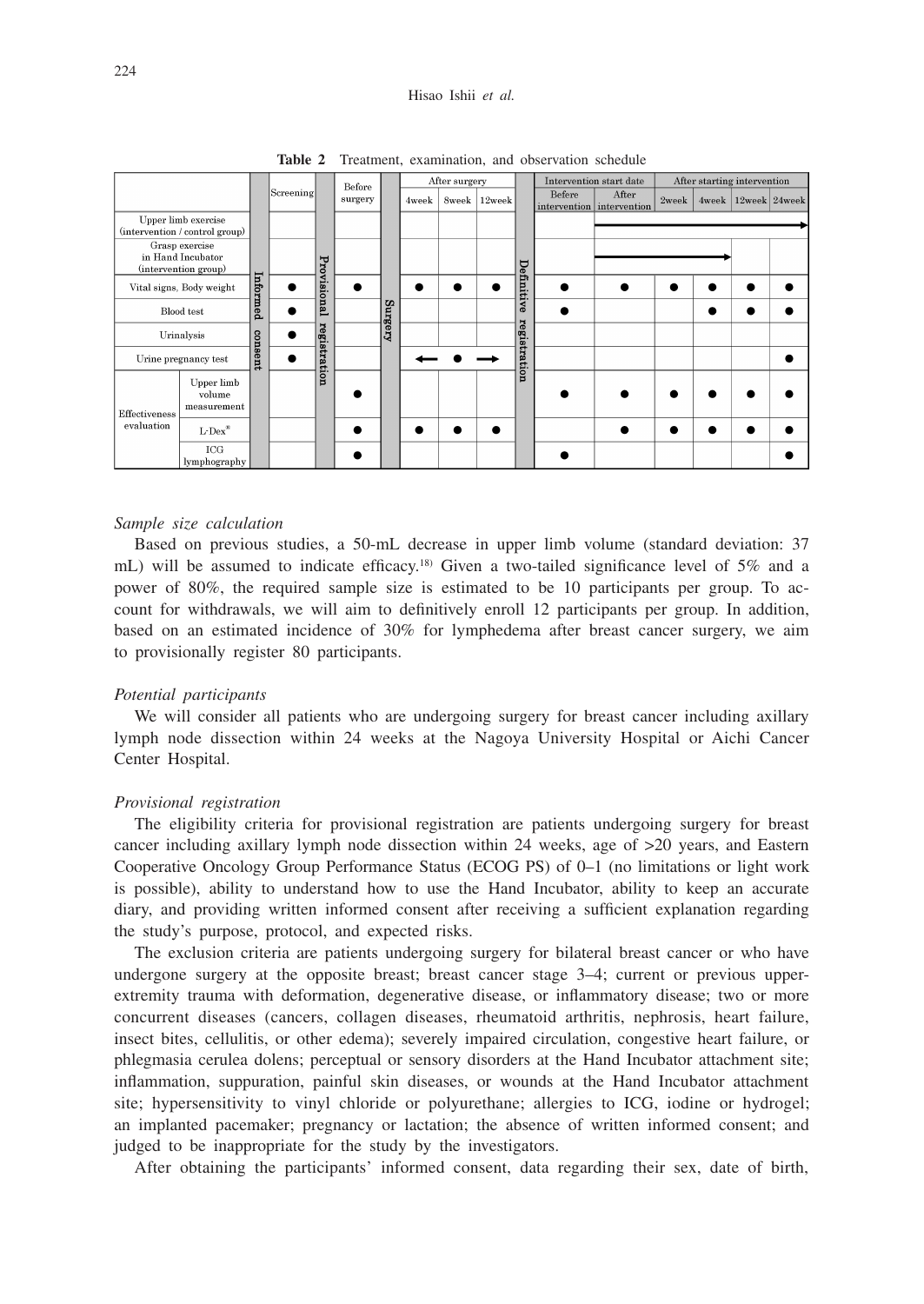height, smoking history, drinking history, dominant hand, ECOG PS, medical history, and medical complications will be recorded. The participants will also undergo screening tests to determine their blood pressure, pulse rate, body temperature, body weight, laboratory results, and pregnancy status. Patients who are provisionally registered will undergo preoperative testing of their upper limb volume, L-Dex® tests, and lymphatic function using ICG.

#### *Definitive registration*

Provisionally registered patients who are diagnosed with stage 0–1 BCRL using L-Dex® (an L-Dex® index increase of ≥10 compared to baseline) within 12 weeks after breast cancer surgery will be definitively registered in this study. The exclusion criteria for the definitive registration are the same as those for the provisional registration.

# *Informed consent*

All participants will receive a sufficient document-based explanation regarding the study, and then their free written informed consent will be requested before the provisional registration. Participants will be able to withdraw from the study at any time without penalty.

#### *Randomization*

At the time of the definitive registration, an independent individual will perform the randomization using a computer-generated random number system. The patients and physicians will be aware of the group assignments, although the raters will be blinded to the assignments.

#### *Exercise therapy*

All participants will individually perform upper limb exercises using 0.5-kg dumbbells (or 500-mL polyethylene terephthalate bottles) according to a standardized program<sup>20</sup> for 24 weeks. In addition, the intervention group will perform 15-min grasping exercises in the Hand Incubator 3 times per day for the first 4 weeks. The Hand Incubator allows the user to place their hand inside the chamber and grasp under pressures of 20 mmHg, 30 mmHg, or 40 mmHg. The specific pressure for each participant will be determined using the lymph pressure value that is measured using ICG lymphography (Table 3).

| Lymphatic pressure measurement<br>(by ICG lymphography) | Hand Incubator pressure setting |
|---------------------------------------------------------|---------------------------------|
| $\leq$ 29 mmHg                                          | $20 \text{ mmHg}$               |
| $30-39$ mmHg                                            | $30 \text{ mmHg}$               |
| $\geq 40$ mmHg                                          | $40 \text{ mmHg}$               |

**Table 3** Lymphatic pressure measurement and Hand Incubator driving pressure setting

ICG: indocyanine green

## *Primary outcome measure*

The primary outcome measure is the change in the volume of the affected upper limb after the Hand Incubator treatment (baseline vs. 24 weeks after the intervention), as measured using the water displacement method. The water displacement method is the most basic volumetric method, which exploits the fact that the volume of displaced water is equal to the volume of a submerged object.<sup>21)</sup> After filling a container with water, the measured limb will be submerged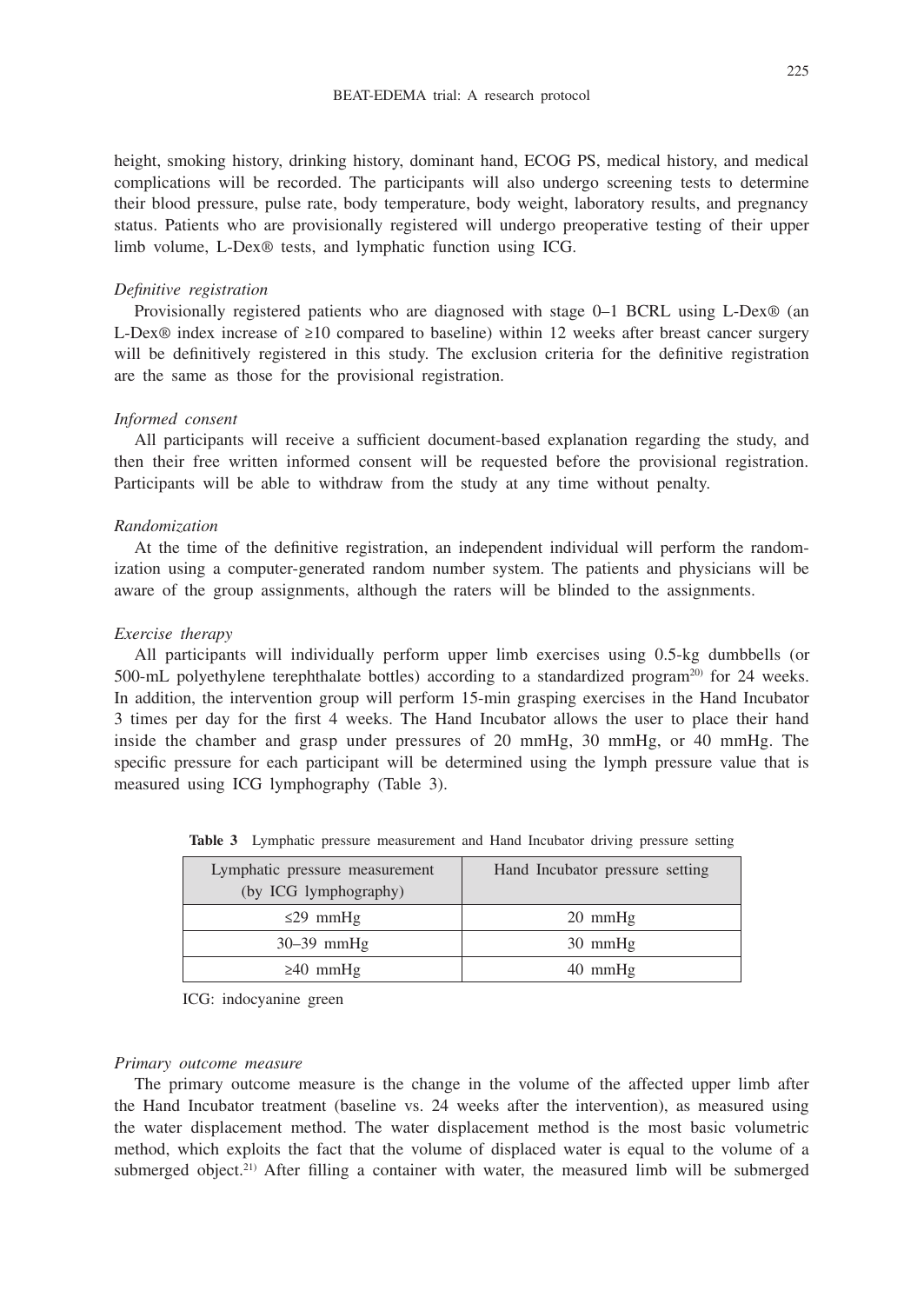up to 10 cm proximal to the top of the olecranon, and the volume of the displaced water will be recorded. The volumetric measurements will be performed before the breast cancer surgery, before and after the intervention on the intervention start date, and at 2 weeks, 4 weeks, 12 weeks, and 24 weeks after starting the intervention.

### *Secondary outcomes measures*

#### *L-Dex*® *index*

The L-Dex® device is a bioimpedance spectroscopy device that can diagnose unilateral lymphedema in the upper limbs. The L-Dex® index measurements will be performed before the breast cancer surgery; at 4 weeks, 8 weeks, and 12 weeks after the surgery; after the intervention on the intervention start date; and at 2 weeks, 4 weeks, 12 weeks, and 24 weeks after starting the intervention.

# *ICG lymphography*

Lymphatic pressure measurements will be performed using ICG lymphography before the breast cancer surgery, before the intervention on the intervention start date, and 24 weeks after starting the intervention.

#### *Other measurements*

On the evaluation days, the participants' vital signs (blood pressure, pulse rate, and body temperature) and body weight will also be measured. Blood tests will be performed at the screening test, before the intervention on the intervention start date, and at 4 weeks, 12 weeks, and 24 weeks after starting the intervention. Urinalysis will only be performed at the screening test. Urine-based pregnancy tests will be performed at the screening test, during the 4–12-week period after surgery, and at 24 weeks after starting the intervention.

#### *Data analysis*

The primary outcome (change in upper limb volume) will be analyzed using the two-sample t-test. Lymphatic function (assessed using ICG lymphography) will be analyzed using Fisher's exact test, and changes in the L-Dex® index will be analyzed using the two-sample t-test. The significance level will be set at 5%.

# DISCUSSION

There is currently no standard treatment for BCRL, although early intervention is thought to help slow or prevent the progression of BCRL. Therefore, if the findings indicate that exercise therapy using the Hand Incubator can prevent the progression of lymphedema, this approach may be useful for improving the postoperative quality of life among patients with breast cancer.

## CONFLICTS OF INTEREST

This study is supported by the Japan Agency for Medical Research and Development (AMED). The authors have no other conflict of interest to disclose.

#### REFERENCES

1) DiSipio T, Rye S, Newman B, Hayes S. Incidence of unilateral arm lymphoedema after breast cancer: A